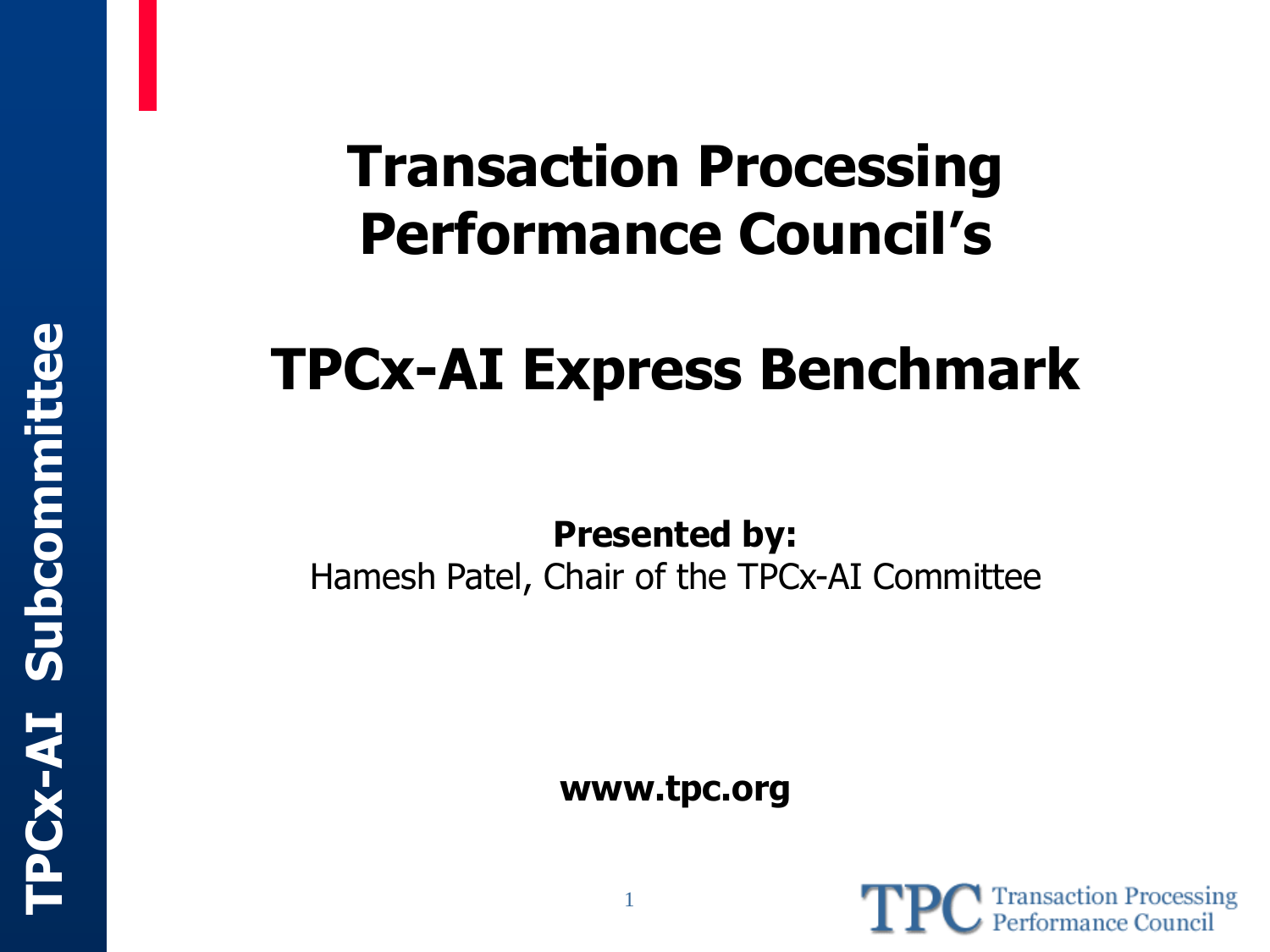## Agenda

- Benchmarking, standards & the TPC
- Challenges in ML\AI benchmarking
- TPC benchmark development goals & target usage
- TPCx-AI Key Features & Overview
- Summary

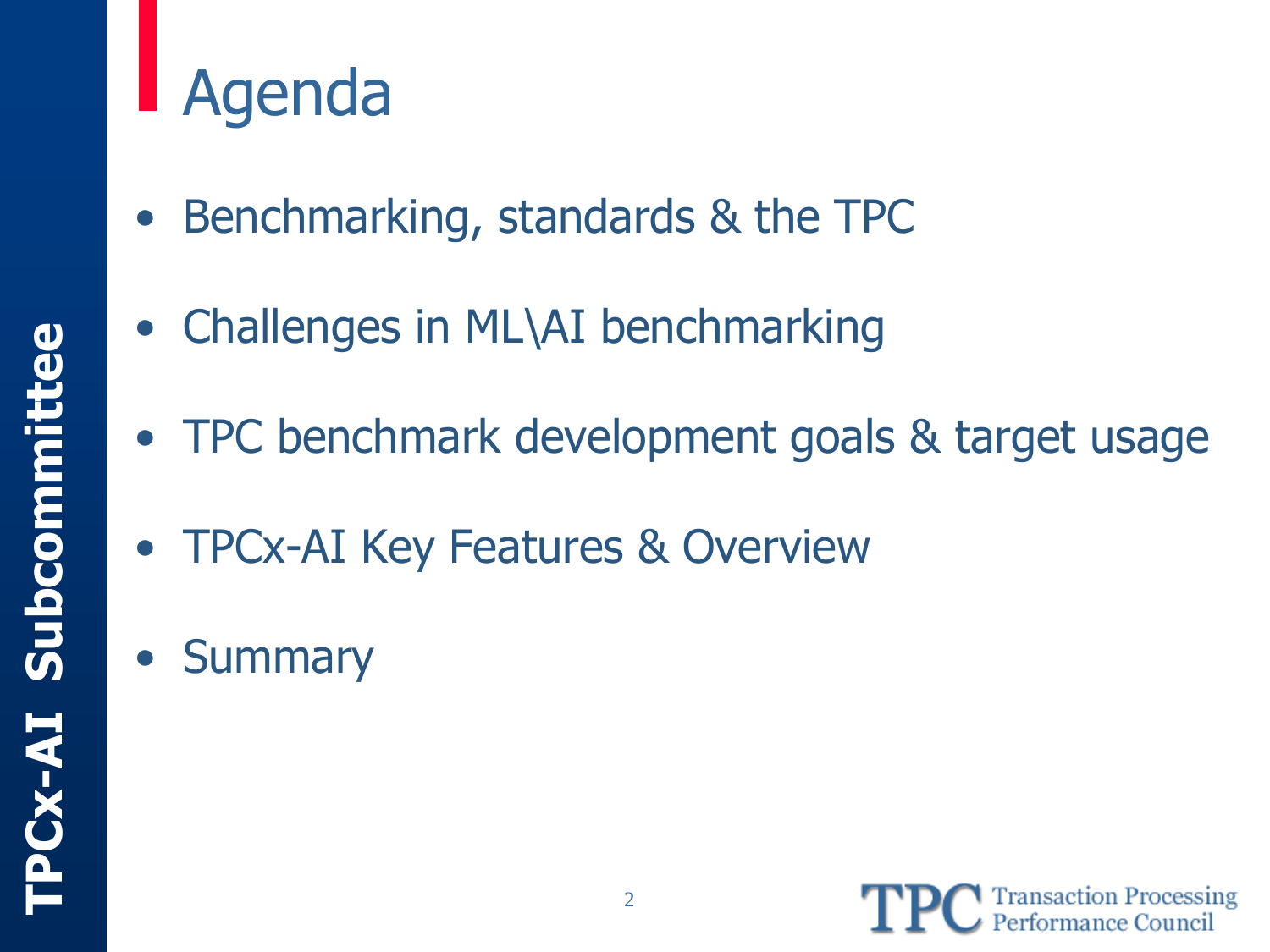### What Makes a Good Benchmark?

#### **Comprehensive**

- ❑ Coverage (usecase, components)
- ❑ Reliable Proxy implementation
- ❑ Target usage

#### **Usable**

- ❑ Easy to use Kit
- ❑ Simplified Metric
- ❑ Support and Maintenance

#### **Based on industry standards**

- ❑ Peer Reviewed Specification and Code
- ❑ Public Availability
- ❑ Industry Acceptance

#### **Flexible**

- ❑ Adaptive
- ❑ Modularized
- ❑ Reusable

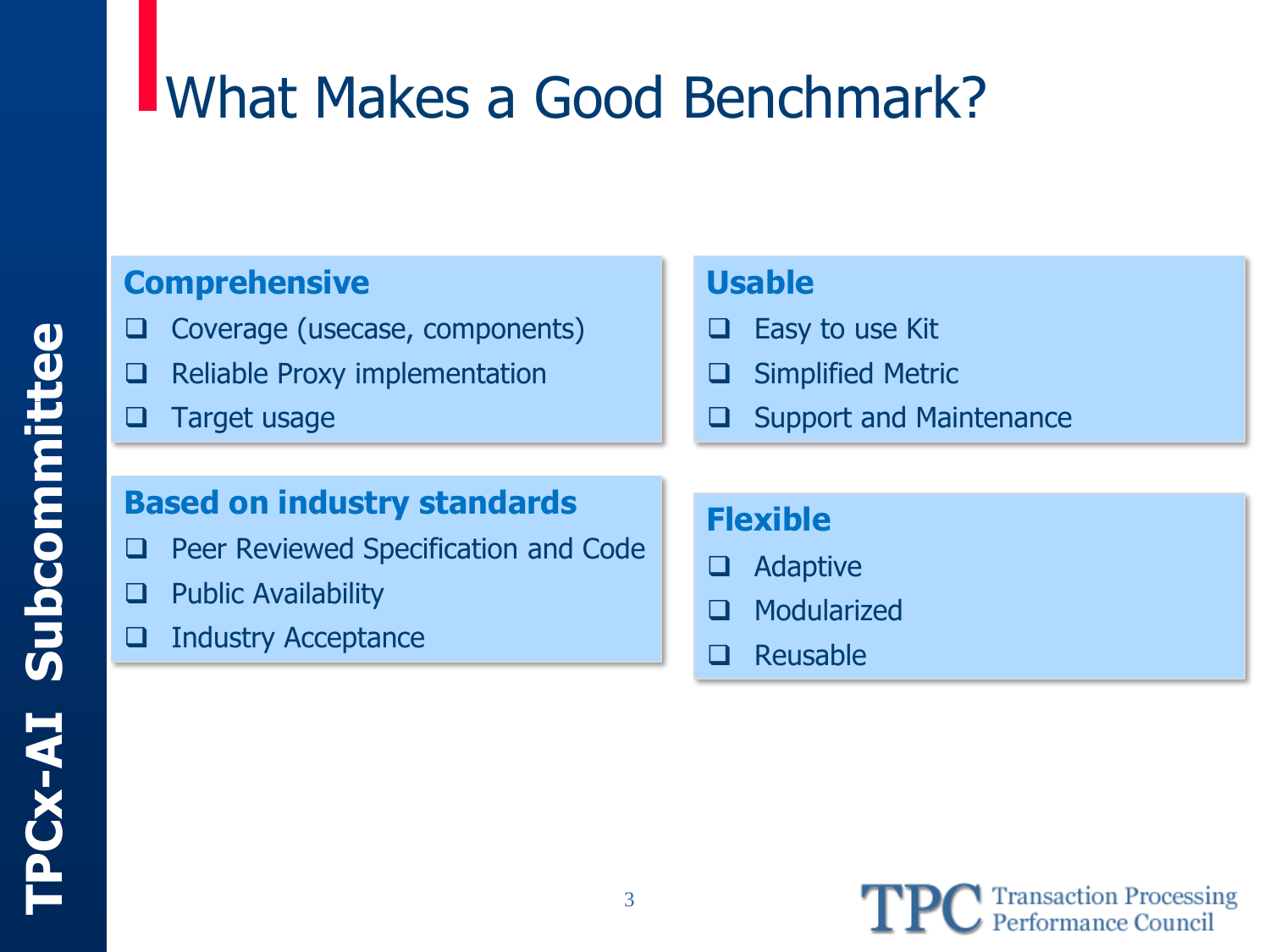### **The Case for Standards and Specifications**



Industry Standard Benchmark

#### **Benchmark usage**

- Performance Analysis
- Reference Architectures, Collaterals
- Influence Roadmaps and Features
- Aid Customer Deployments
- Illustrative  $\neq$  Informative



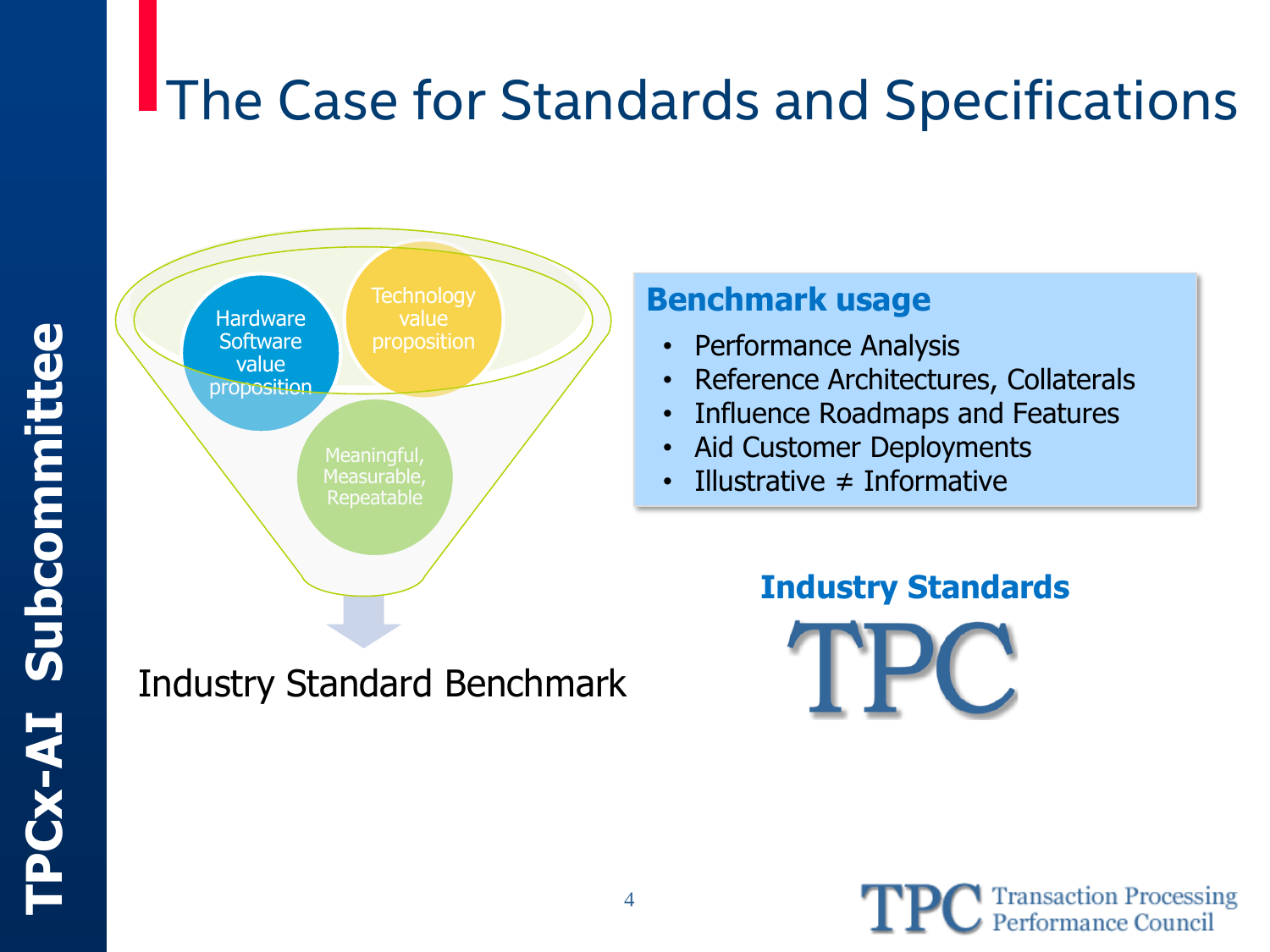### Transaction Performance Council(TPC)

#### • Mission

The Transaction Processing Performance Council (TPC) is a non-profit corporation whose mission is to develop data-centric benchmarks and to disseminate objective, verifiable TPC performance data to the industry.

- **Background** 
	- The Transaction Processing Performance Council (TPC) was established in August 1988.
	- Distributes vendor-neutral performance data to the industry.
	- Vendors use TPC benchmarks to illustrate performance competitiveness for their existing products, and to improve and monitor the performance of their products under development.
	- Current Benchmark standards:
		- TPC-C, TPC-E, TPC-H, TPCx-BB, TPCx-IOT, TPC-DS TPCx-HCI, TPCx-HS, TPCx-V
	- Specifications consistent across all benchmark standards
		- TPC-Energy Specification: Augments existing TPC benchmarks with energy metrics
		- TPC-Pricing Specification: Single pricing specification ensures prices used in published results are verifiable

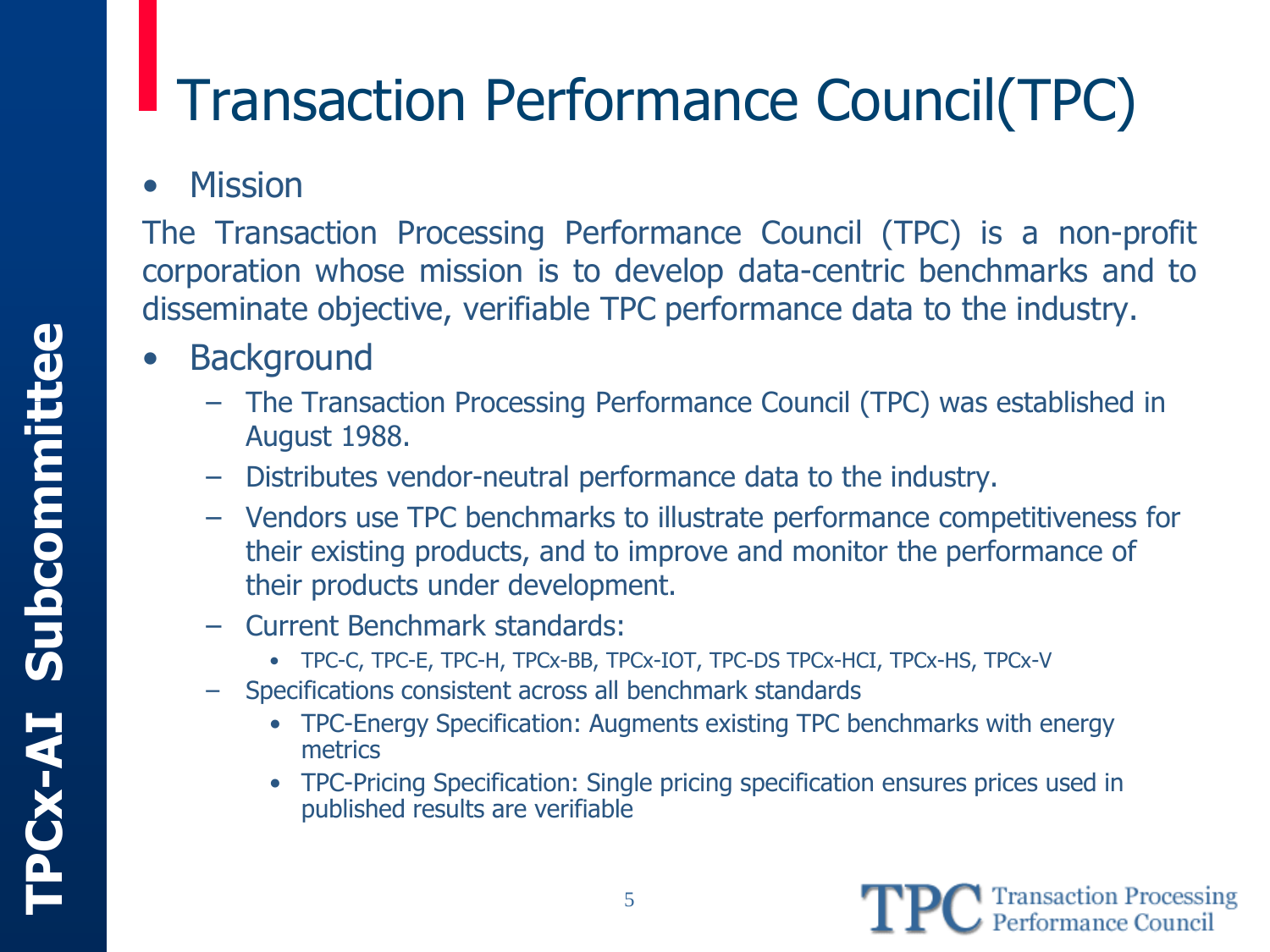# Challenges in ML\AI Benchmarking

#### Lack of diversity across several dimensions:

- •Data types (textual, numerical, audio, image)
- Problem class (supervised, unsupervised)
- •Method (classification, clustering, regression, Deep Learning vs ML)
- •Complexity (simple, complex tasks)
- Scale

#### No representative benchmark emulating end-to-end datascience pipelines

Lack of AI production ready, commerically available solutions

Lack of comparability across platforms & solutions

•No Unified Primary Metric, Price Performance metric and Energy metric

AI innovation continues at rapid pace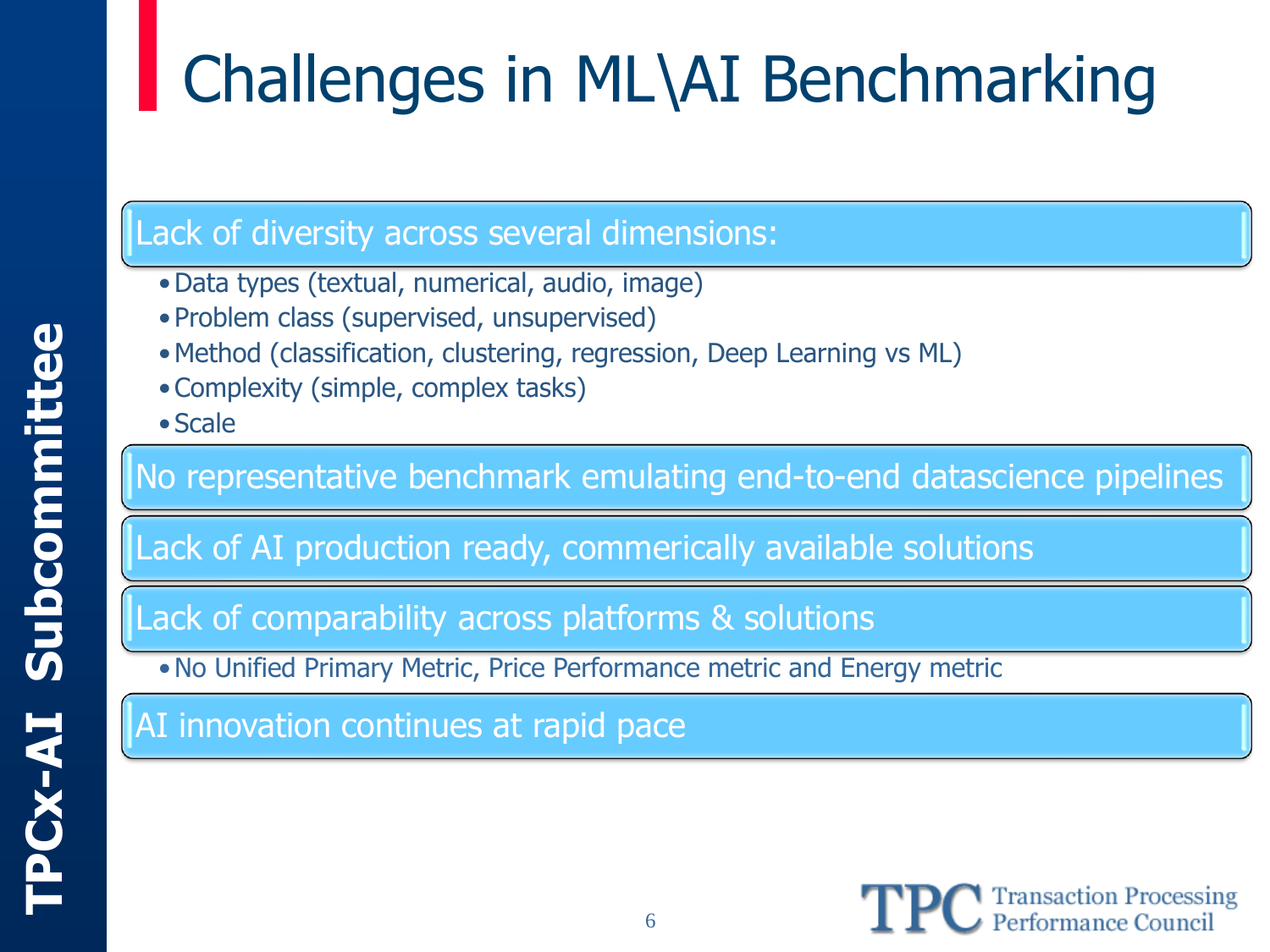## TPC Benchmark Development Goals



Build an industry standard that represents key AI use case(s) relevant in today's Datacenter and Cloud



Allow publication and audit of TPC results based on commercially available AI solutions.



Keep current with industry trends in AI and update the standard specification and\or implementations accordingly.

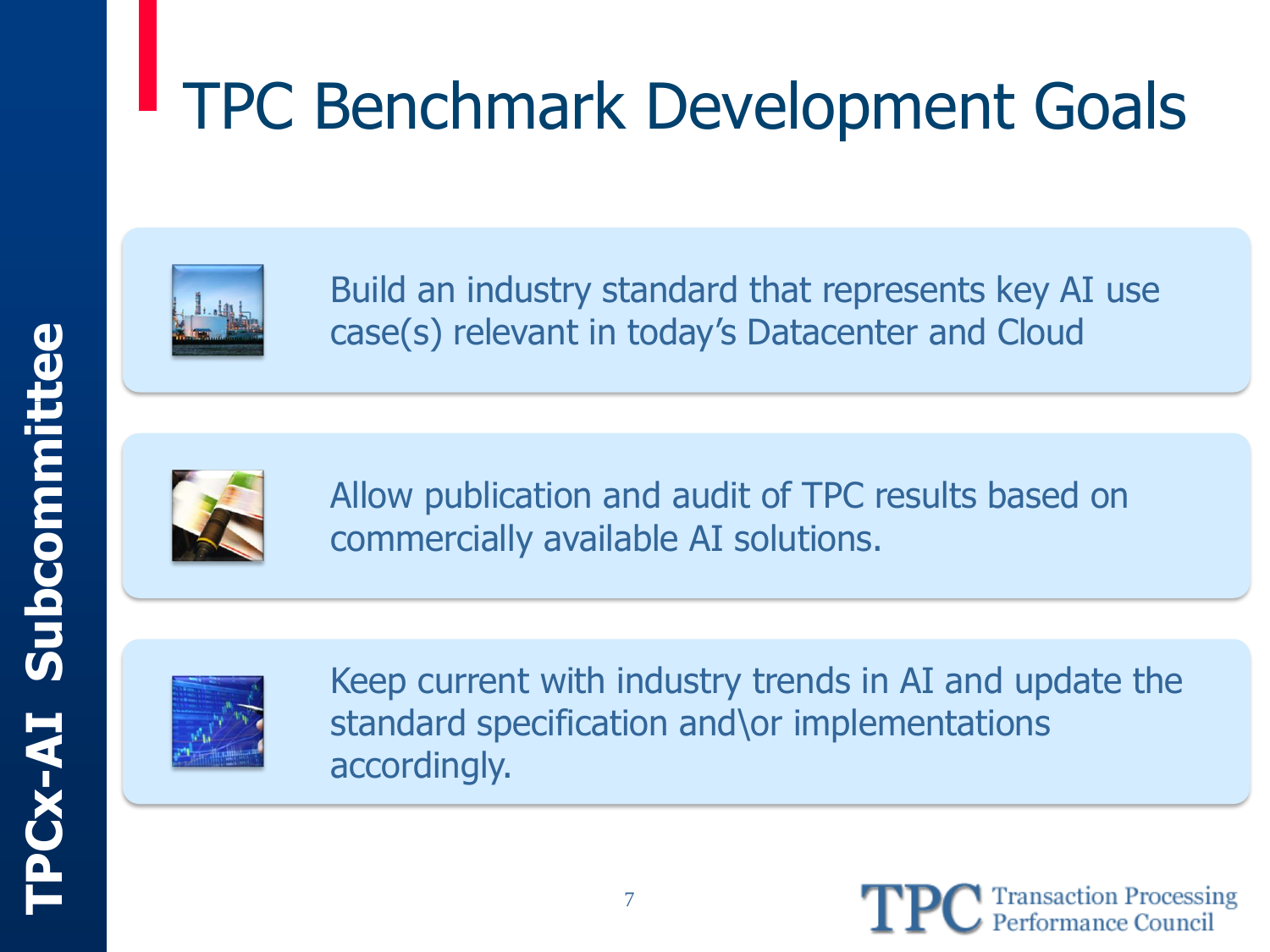

#### **Contributors**  $\frac{1}{2}$ IBB Nettrix守畅 **CISCO.**



**Hewlett Packard** Enterprise











DRACLE®



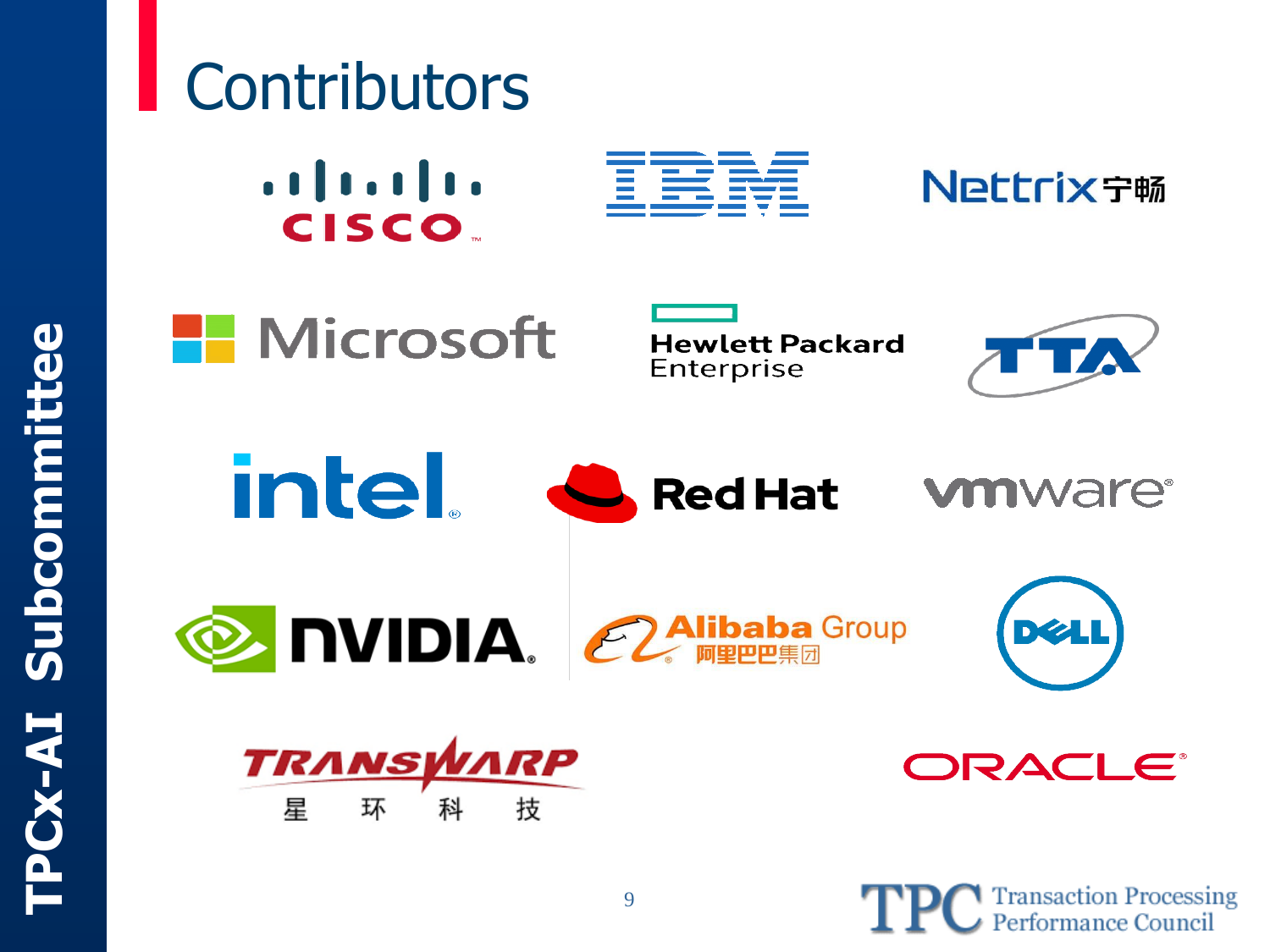## TPCx-AI benchmark standard usage

### The standard addresses the needs of:

- Technology providers
	- Hardware innovators
	- Software solutions and services
- Companies adopting AI to:
	- Compare Performance, price performance, TCO
	- Improve existing deployments
- Academia and Research
- Vendors wanting to benchmark on large realistic datasets

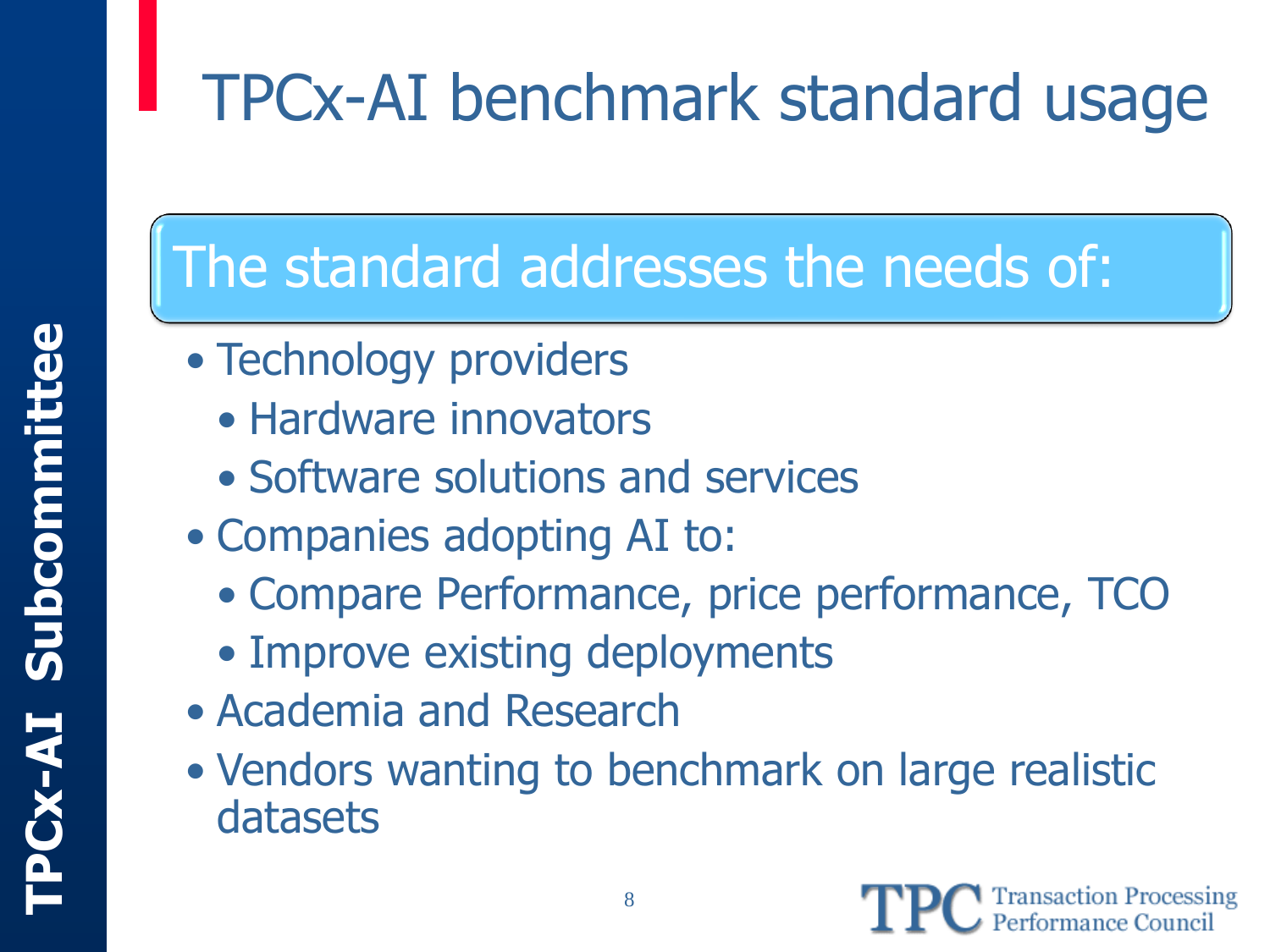## TPCx-AI: Key Features

First Industry Standard benchmark emulating representative end-to-end Data science pipelines

7 Machine Learning & 3 Deep Learning use cases (Version 1.0.0) – Retail Datacenter

Framework Agnostic

2 implementations in the kit (commercially available Scikit-Learn and Spark). Use either one

Unified Primary Metric

Ability to Scale to large datasets

Priced configurations for TCO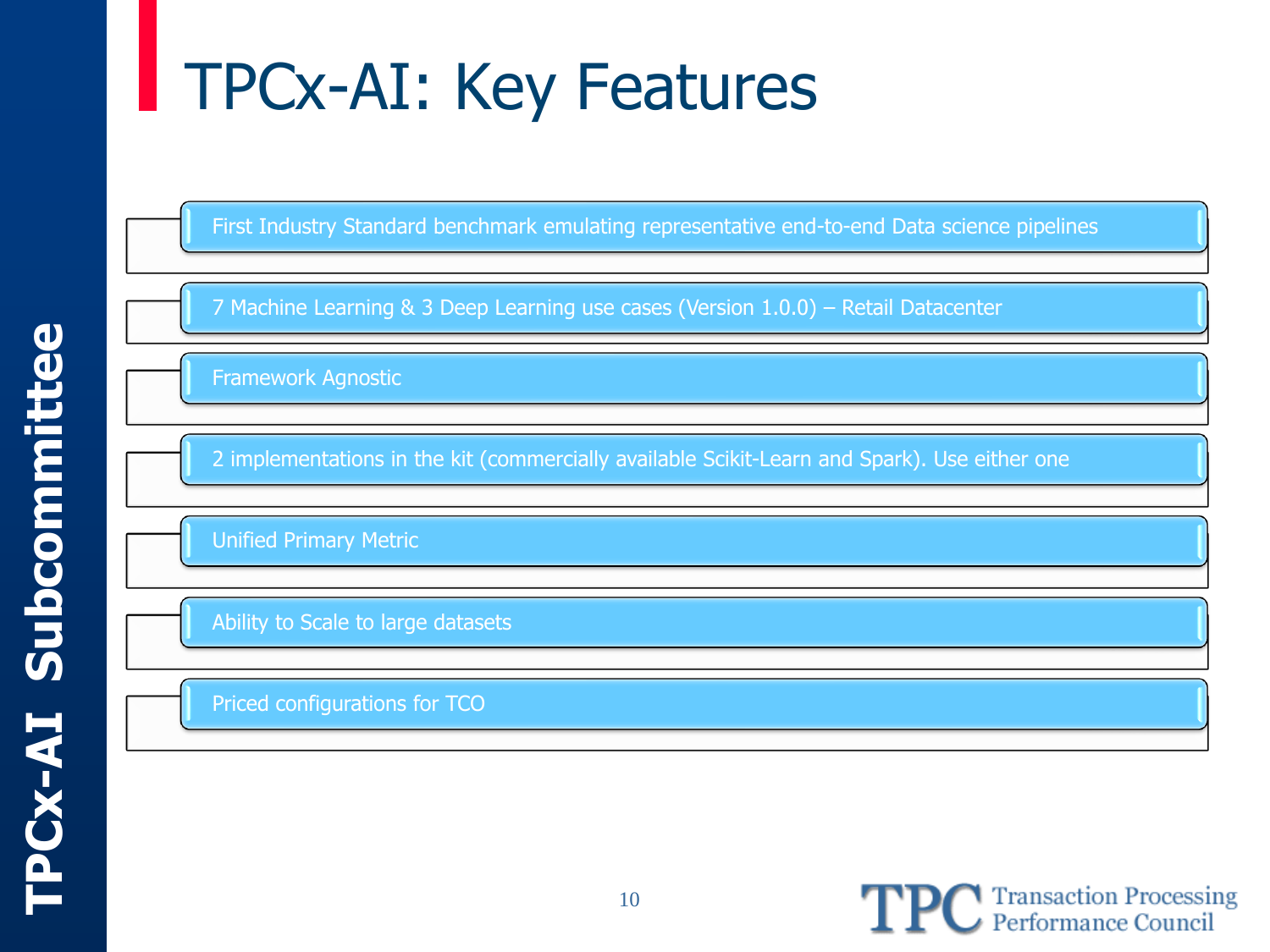## Benchmark Standard Overview



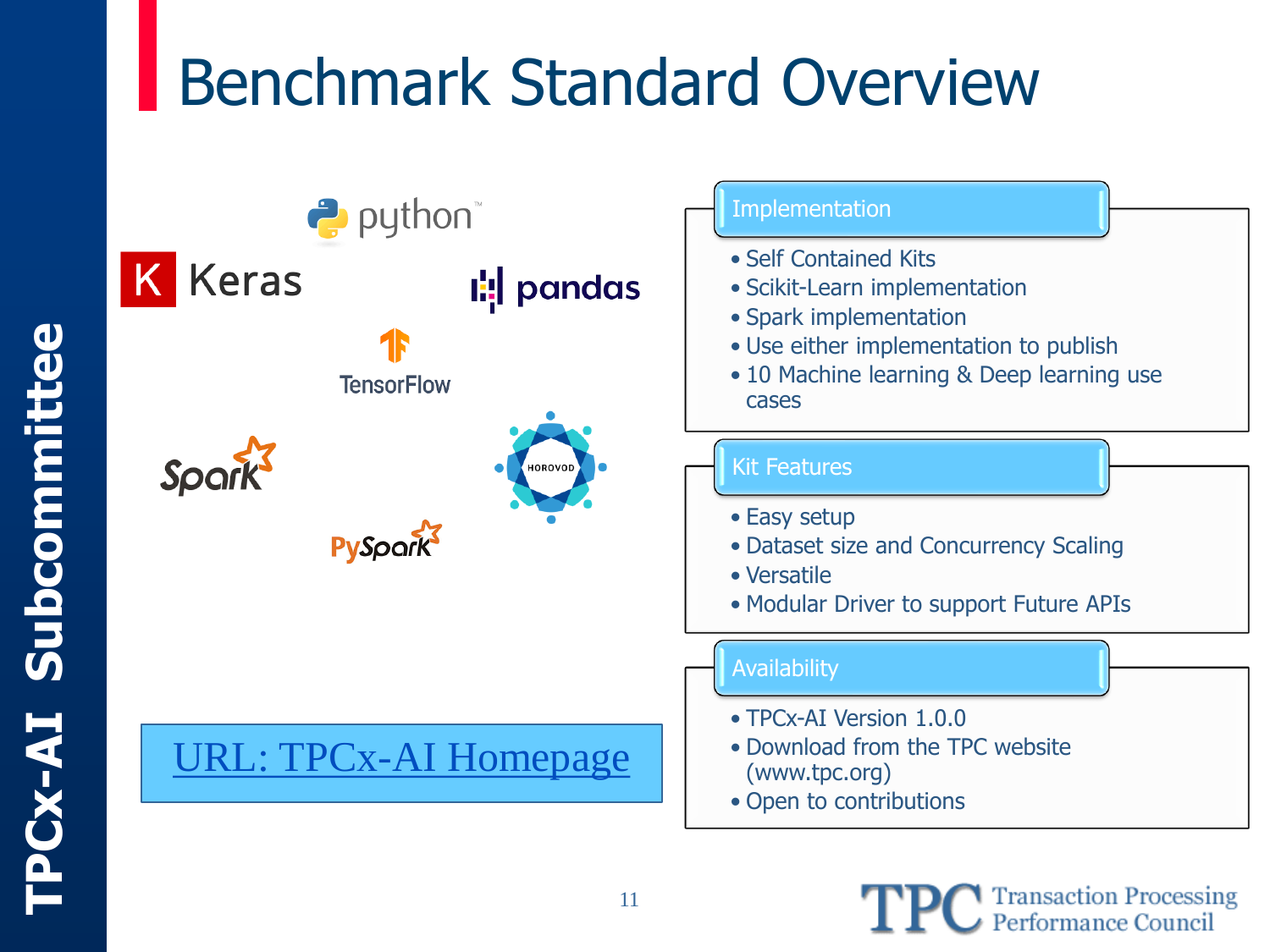#### TPCx-AI: Data Model



#### Unified Schema

- Inspired by real-world dataset schemas
- Data types
	- Text –Logs, Structured
	- Audio Conversations
	- Images
- Scaling and non-scaling **Tables**
- Parallel Data Generation

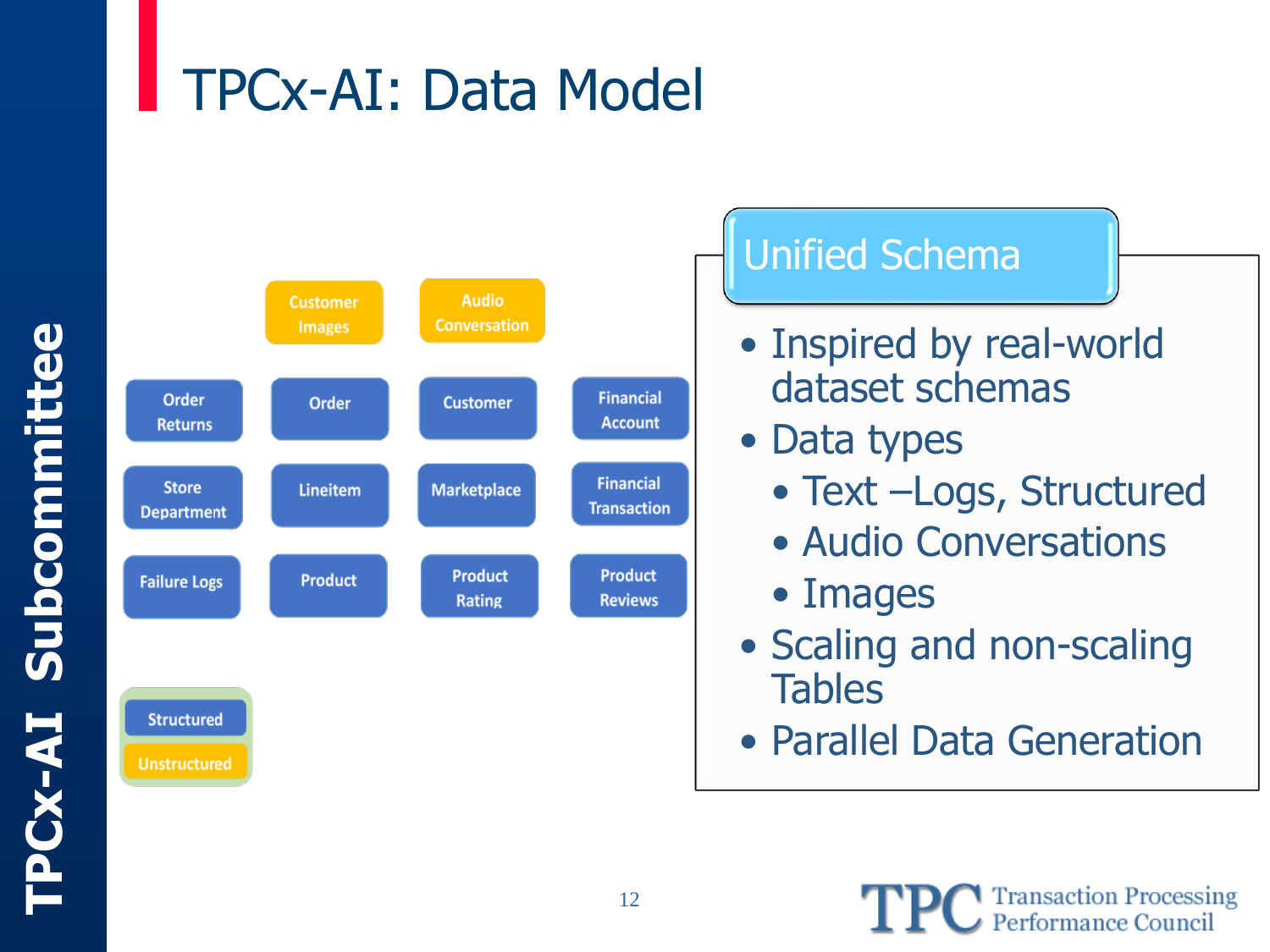## TPCx-AI: Kit Implementation









13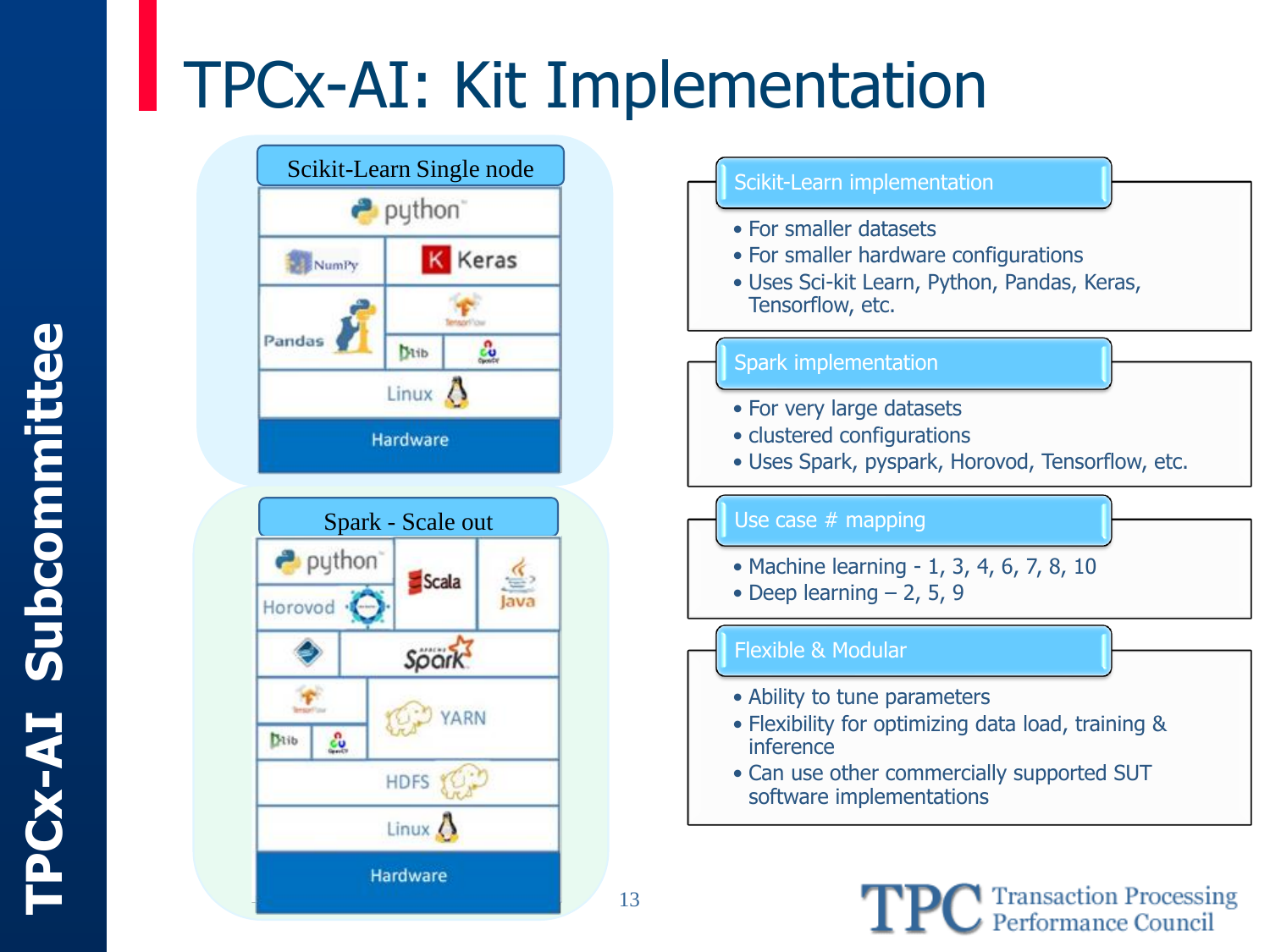### TPCx-AI: Benchmark Workflow



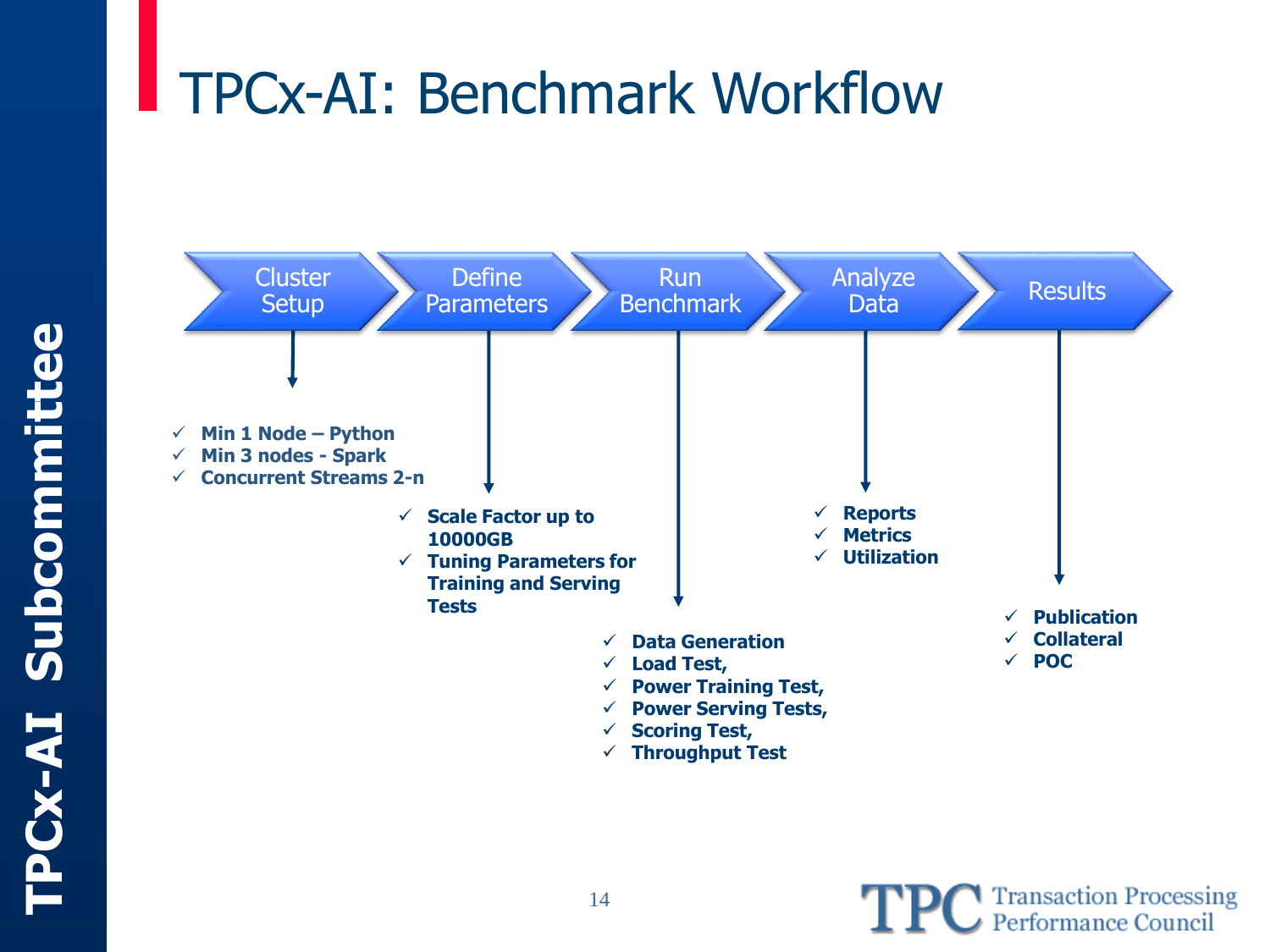### **Transaction Processing<br>Performance Council**

# Benchmark Driver and Data Generator

- The benchmark includes a parallel synthetic data generator.
- The Driver reads multiple settings and user input parameters from configuration files or the command line.
- The scale factor (SF) is a configuration parameter specified by the user. It sets the target input dataset size in GB. E.g SF=100 equals 100GB.
- The driver spawns multiple data generation threads across all worker nodes in the cluster to quickly generate the amount of data specified by the SF.
- The synthetic data generator is capable of generating datasets of varied sizes (From Gigabytes to Terabytes) while maintaining the main characteristics of the dataset as a whole.

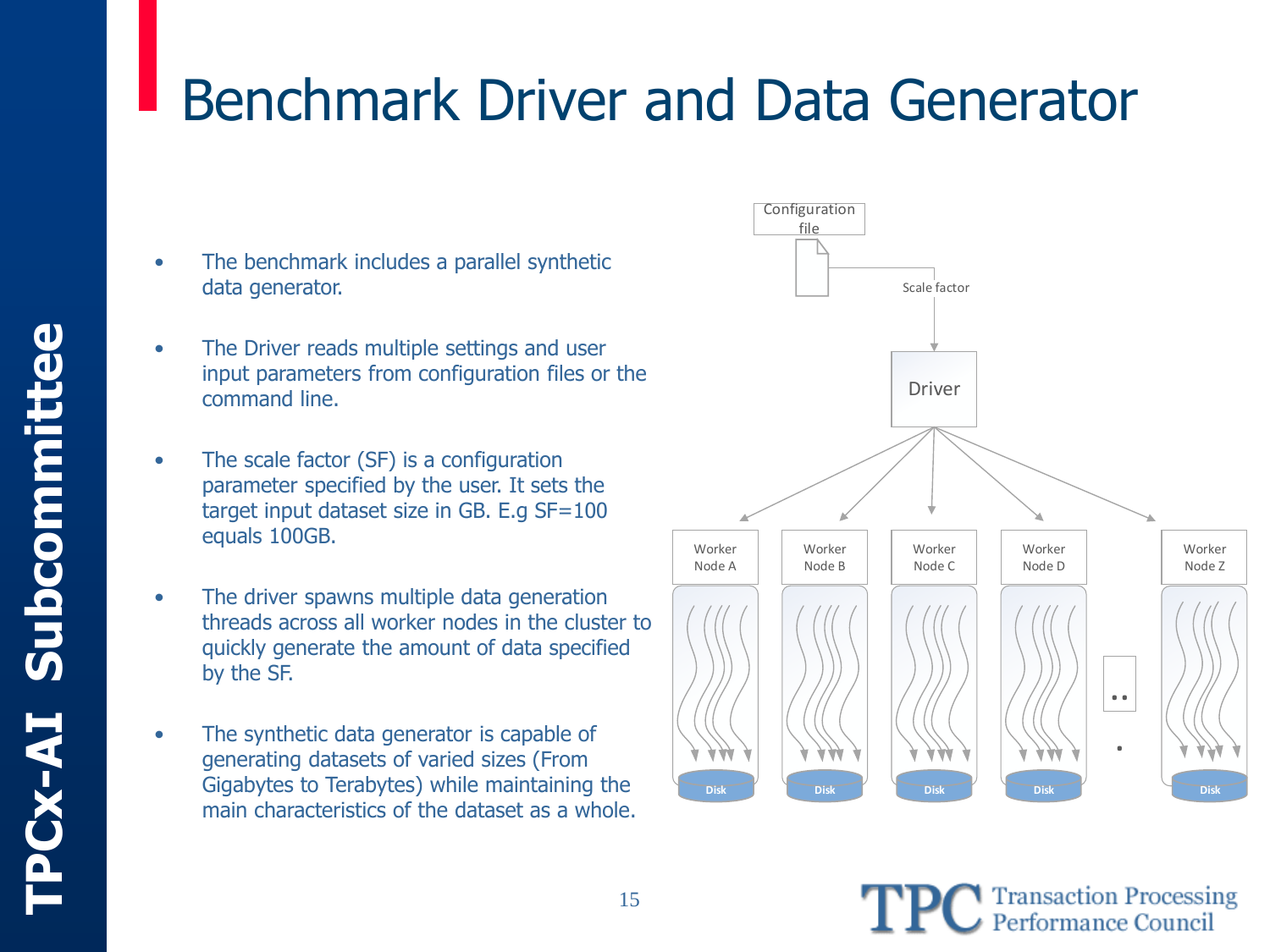## Benchmark Test Run



\*N=Number of use cases

**TPC** Transaction Processing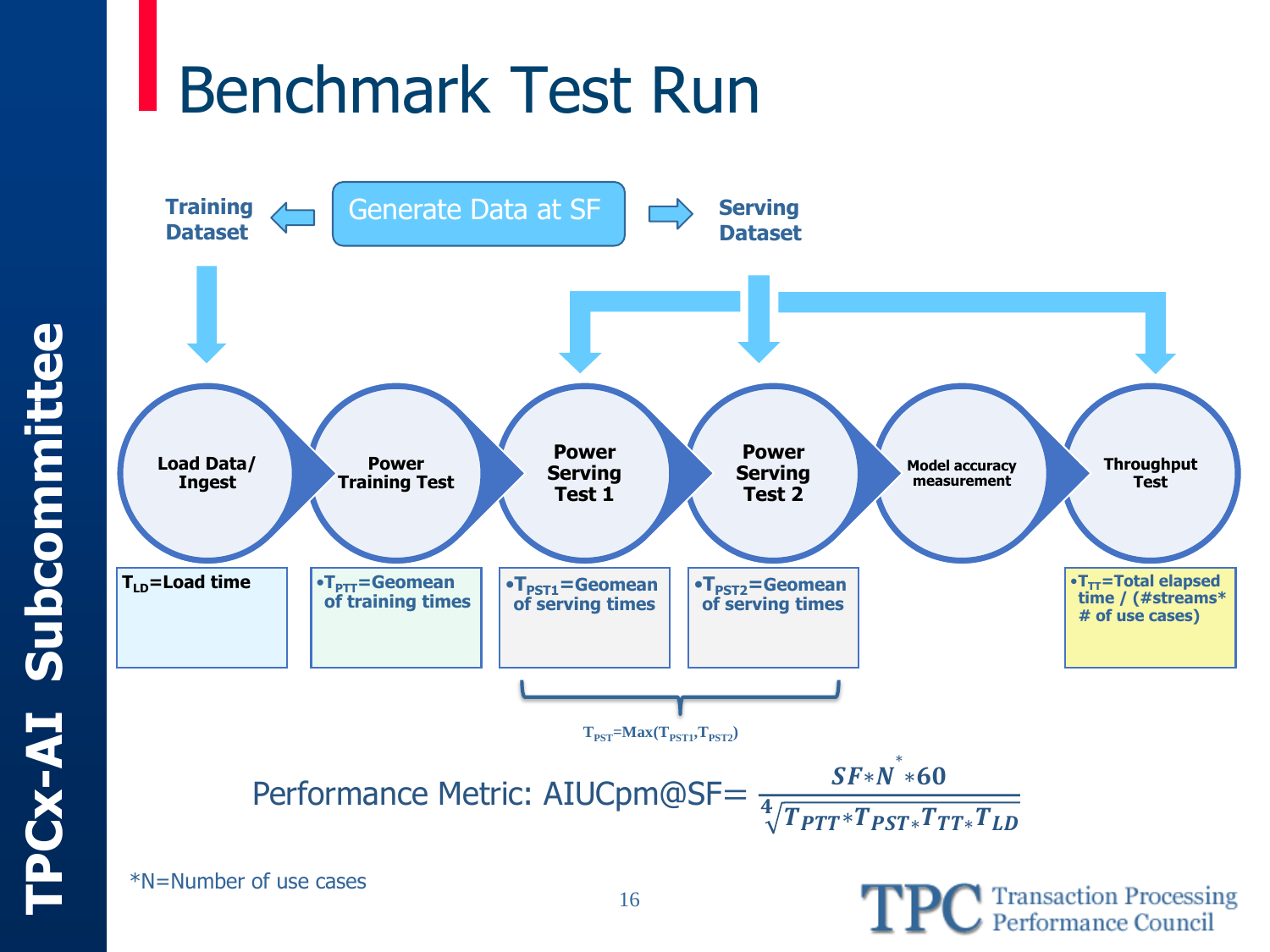## ScaleFactor, Streams & Metrics



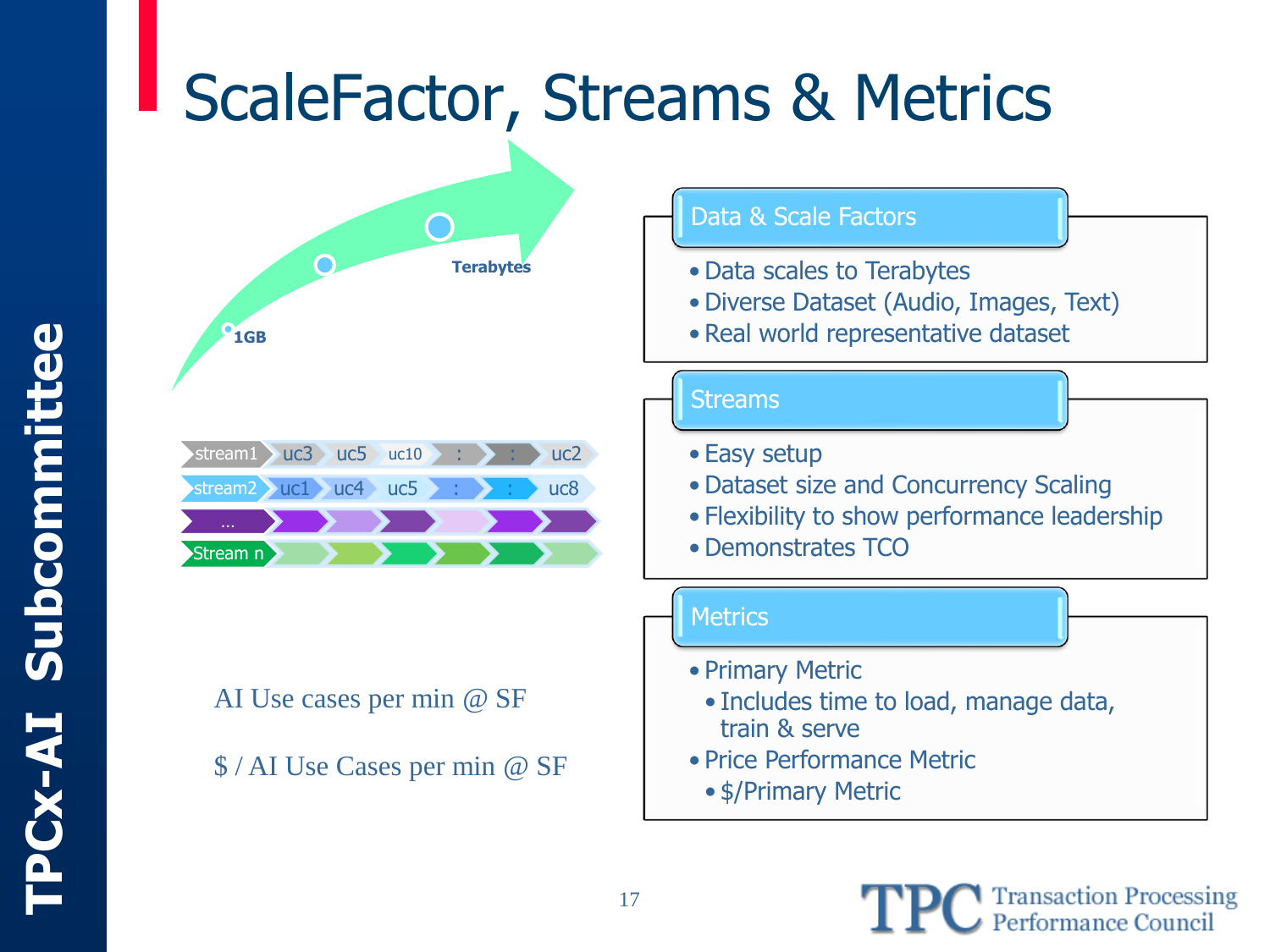## TPCx-AI: Future developments

- AI innovation continues at a rapid pace – TPC will continue to keep pace
- Modularity in benchmarking is key
	- TPC plans to include new use cases in future versions
	- continue to modularize key stages
- Inclusion of additional stages
	- TPC will continue to develop additional stages for future versions

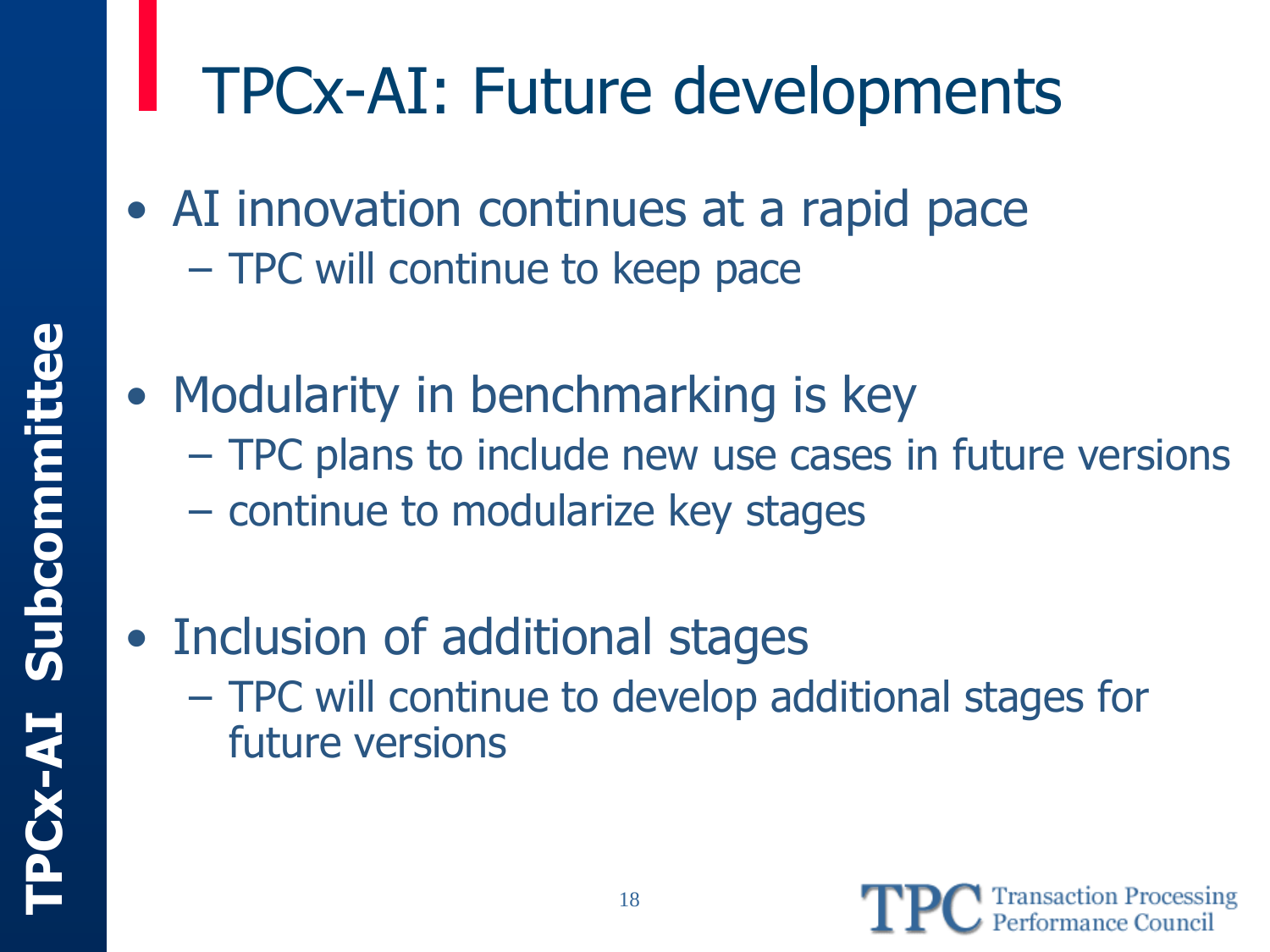# Summary -TPCx-AI: A Big Step…

- Representative key production ML\DL use cases
- Benchmarks end-to-end data science pipelines – essential in today's ML\AI environments
- Benchmark standard can scale a diverse and representative dataset
- Provides Price performance & overall AI solution TCO for published results